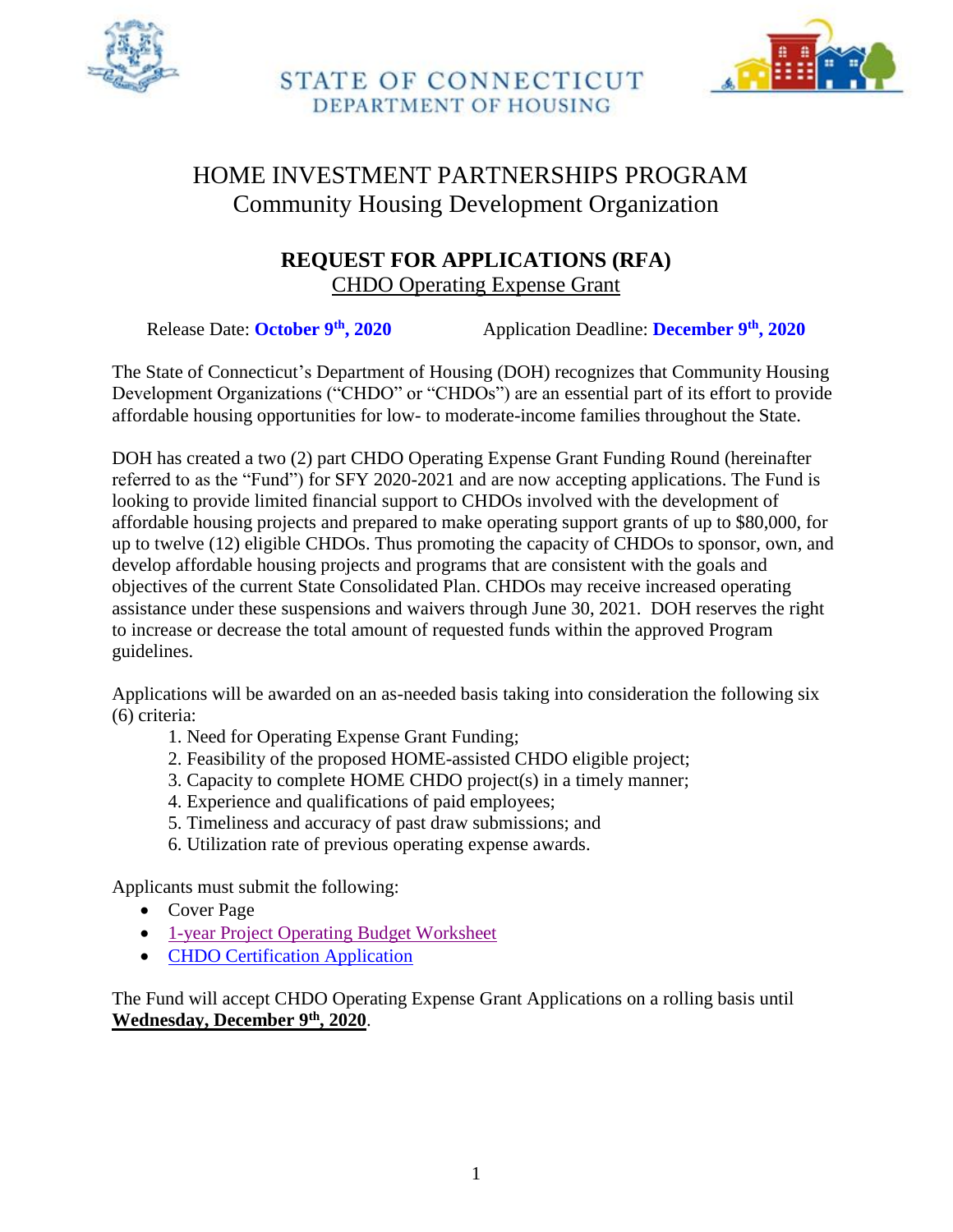## **CHDO CERTIFICATION AND REQUIREMENTS**

To be recognized as a CHDO, an organization must meet the requirements pertaining to their legal status, organizational structure, capacity, and experience as set forth in 24. C.F.R. 92.2 and be certified by DOH as a CHDO.

In 2013, HUD published the New HOME Final Rule that made significant changes to the CHDO Certification and set aside reservation requirements. To qualify as a CHDO, a nonprofit must have paid staff whose experience qualifies them to undertake CHDO set-aside activities. Capacity cannot be demonstrated by use of a consultant, except in the first year that a CHDO is operational. In addition, each time DOH commits CHDO set aside funds, it must certify a nonprofit's qualifications to be a CHDO and its capacity to own, sponsor, or develop housing. DOH may no longer make CHDO reservations to organizations; reservations must be made to specific CHDO eligible projects.

# **A. Eligible Applicants:**

Private nonprofit, community–based service organizations that meet the CHDO eligibility criteria outlined in, Section I of the 'CHDO Certification Application Materials' are eligible to apply. CHDOs must be organized under State and local law, meet the board composition requirements, have a history of serving a specified geographic area (not the whole State), and meet the capacity and experience requirements. If an organization becomes a certified CHDO it is eligible to take advantage of the HOME funds set-aside exclusively with CHDO projects.

# **B. CHDO Eligible Projects:**

A CHDO Certification application must identify the CHDO eligible project for which the applicant is requesting set aside funds. CHDO eligible projects must meet the HOME CHDO set aside requirements under 24 C.F.R. Part 92.

## **C. CHDO Set Aside Funding Amount:**

The amount of funding of CHDO set aside funds available in SFY2020 is approximately \$944,732. It is expected that applicants will propose projects that leverage DOH's financial assistance with substantial financial and/or in-kind resources from other sources, particularly private sources of debt and equity, but also financial and other commitments from local organizations, businesses, and associations and the local municipality to support the proposed project.

## **D. Application Submission Instructions and Requirements:**

The applicant should submit the following in response to this RFA: *Failure to complete and provide any of the application requirements may result in the application submitted being deemed incomplete and therefore disqualified from consideration.*

- 1. All required attachments to this RFA as noted in the provided Submission Checklist.
- 2. Cover Page to include:
	- $\checkmark$  Project Name referencing which funding round, (if applicable) for which you are applying for CHDO set aside funds (e.g. CHAMP 12)
	- Developer/Borrower Name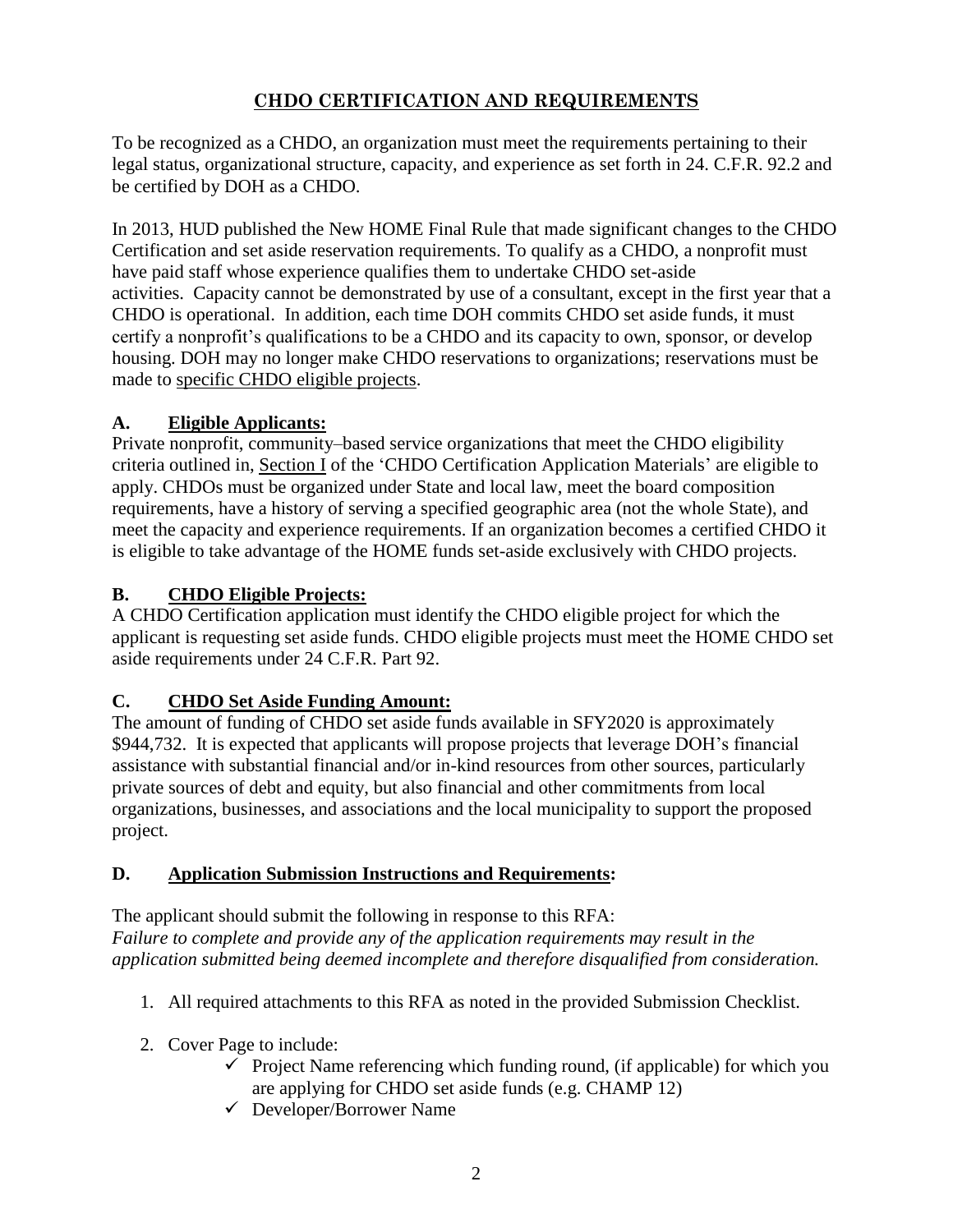- $\checkmark$  Primary Contact Name
- $\checkmark$  Primary Contact Email
- $\checkmark$  Primary Contact Phone
- $\checkmark$  Project Summary/Need of Funds

**Hard copies of application materials will not be accepted**. Electronic submission will only be accepted and can be submitted to [DOH.CHDO@ct.gov](mailto:DOH.CHDO@ct.gov) All application materials must be submitted as Adobe PDF format with blue ink signature. After the submission of a CHDO Certification application, an applicant may be asked to provide additional information regarding its application.

## **E. Application Deadline:**

Applications must be received no later than **Wednesday, December 9th at 4:00 p.m. Eastern Standard Time.** Any application or modification received after this time shall not be considered. CHDO Certification applications will only be reviewed at the time an application for funding to DOH for a CHDO eligible project has been submitted and is under review.

## **F. Reservations:**

All applications submitted in response to this application are the sole property of the State and subject to the provisions of Connecticut's Freedom of Information Act, CGS §1-200 et seq., which provides that public records and documents are subject to public access and copying unless specific exemptions to disclosure exist. If an applicant believes that portions of its application are exempt from disclosure, the applicant should mark the specific portions as confidential. Acceptance of an application by DOH which contains such reservations is not an agreement that the material is confidential or exempt from disclosure. DOH reserves the right to amend or cancel this RFA, to modify or waive any requirement, condition or other term set forth in this RFA, to request additional information at any time from one or more applicants, to select any number of applications submitted in response to this RFA, or to reject any or all such applications, in each case at DOH's sole discretion. DOH may exercise the foregoing rights at any time without notice and without liability to any applicant or any other party. Applications to this RFA shall be prepared at the sole expense of the applicant and shall not obligate DOH to procure any of the services described therein or herein from any applicant. DOH shall not be obligated to any applicant until a final written agreement has been executed by all necessary parties thereto and all applicable approvals have been obtained.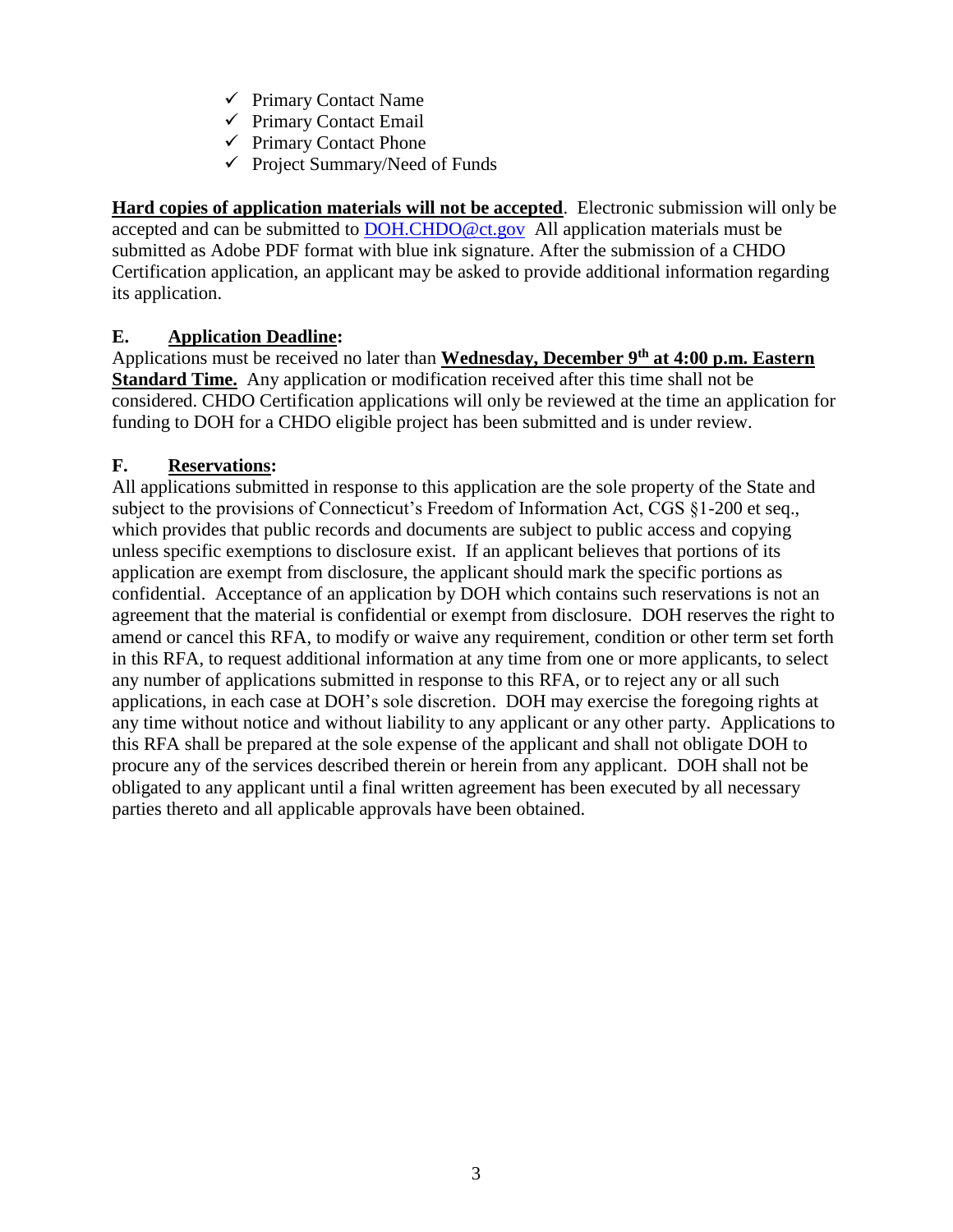# **HOW TO APPLY FOR CHDO CERTIFICATION**

- Prospective CHDOs should complete all sections of the DOH's Application for CHDO Certification below and provide all required attachments noted below. *For any required attachment not being submitted, provide an explanation as to why the attachment is not applicable to your organization.*
- At the time an organization receives certification from DOH as a CHDO, it is assessed on all of the eligibility criteria for funding under the HOME regulations. While CHDO certification is a prerequisite to receiving funds designated specifically for CHDOs, becoming eligible does not guarantee funding.
- CHDO regulations require certain organizational policies or documents be approved by the CHDO's Board of Directors. For any item below that requires approval by the CHDO's Board of Directors, please submit formal documentation (e.g. a board resolution or official board meeting minutes) documenting that the item in question has been approved by the organization's Board of Directors.
- Please note that all CHDO Board Member Certification Forms must have visible notarized seals.
- The CHDO certification application is submitted in addition with Cover Page and 1-year Project Budget Worksheet.

**Please submit one (1) completed application and all required documentation in PDF formatting electronically to: [DOH.CHDO@ct.gov.](mailto:DOH.CHDO@ct.gov) Any question may be directed to Lisa Poirier at lisa.poirier@ct.gov.**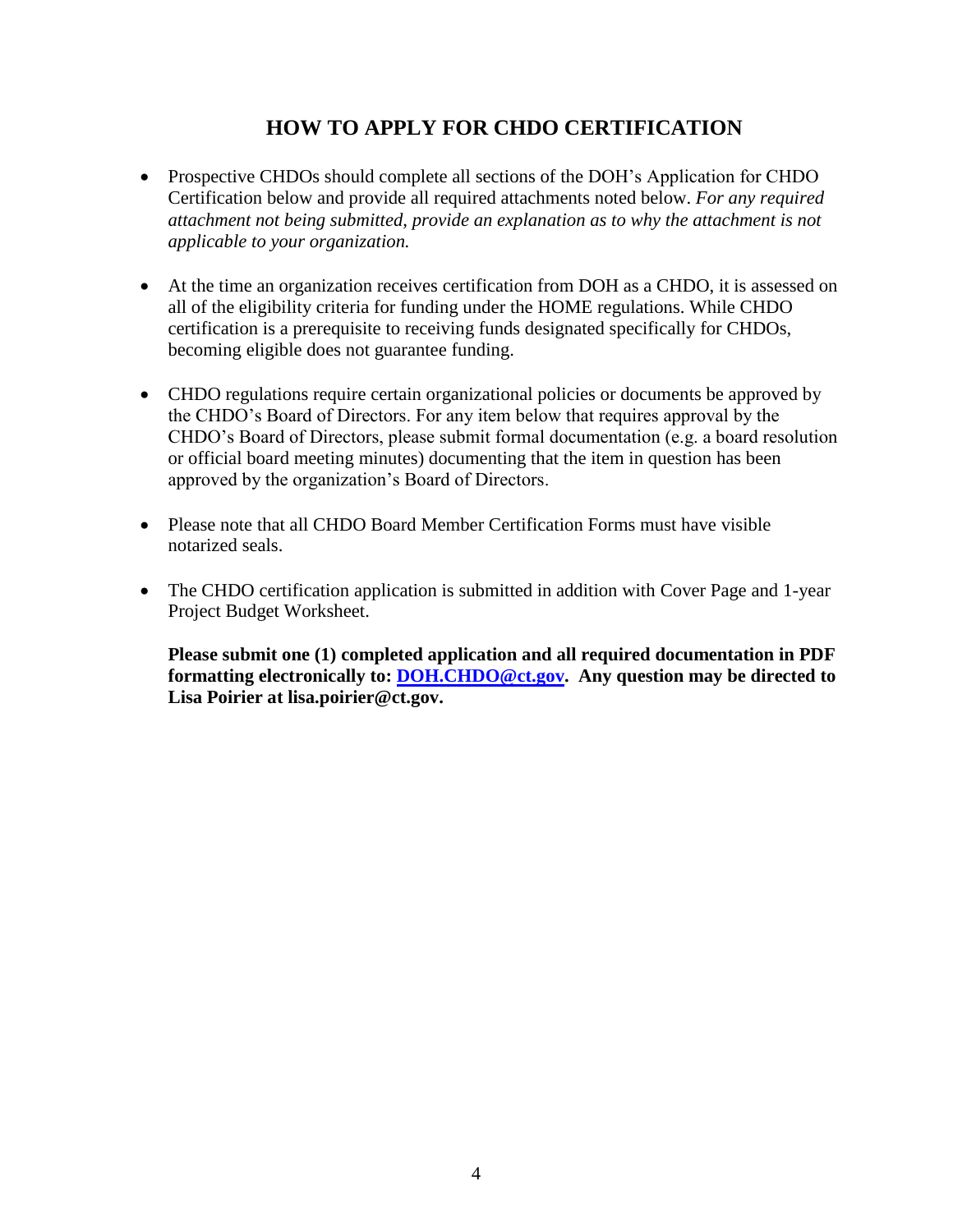# **COMMUNITY HOUSING DEVELOPMENT ORGANIZATION (CHDO)**

## **TABLE OF CONTENTS**

**Section I. DOH CHDO Guidelines, Policies and Procedures** 

**Section II.** State of Connecticut CHDO Resources for SFY2020

**Section III.** CHDO Certification Qualifying Criteria

**Section IV.** CHDO Reference Page

## **Section I. DOH CHDO Guidelines, Policies and Procedures**

## **I. INTRODUCTION**

The Department of Housing (DOH) has implemented policies and procedures to serve as a guideline for activities associated with Community Housing Development Organizations (CHDO). For purposes of the HOME Program, DOH may be referred to as the Participating Jurisdiction (PJ) which means a jurisdiction that has been so designated by HUD to administer HOME funds in accordance with 24 CFR Part 92. The 2013 HOME Rule contains new provisions and changes that impact CHDO certification and allocation of CHDO reservation funds. CHDO set-aside funds must be committed to specific projects; DOH can no longer "reserve" CHDO funds for projects that will be identified at a later date. *[§92.2 Commitment, §92.300(a)(1)]*

In addition, the 2013 HOME Rule makes substantive changes to the CHDO qualification and capacity requirements that are intended to strengthen performance in producing and preserving affordable housing. These changes are outlined below.

- To qualify as a CHDO, a nonprofit must have paid staff whose experience qualifies them to undertake CHDO set-aside activities. Capacity cannot be demonstrated by use of a consultant, except in the first year that a CHDO becomes certified**.** *[§92.2 Community housing development organization]*
- Each time DOH commits HOME funds, it must re-certify a nonprofit's qualifications to be a CHDO and its capacity to own, sponsor, or develop housing. *[§92.300(a)]*
- The roles of owner, developer, and sponsor for CHDOs using set-aside funds are more specifically defined. Among other changes, the 2013 Rule permits a DOH to provide CHDO set-aside funds for a CHDO that owns rental housing that it does not develop. *[§92.300(a)(2) – (6)]*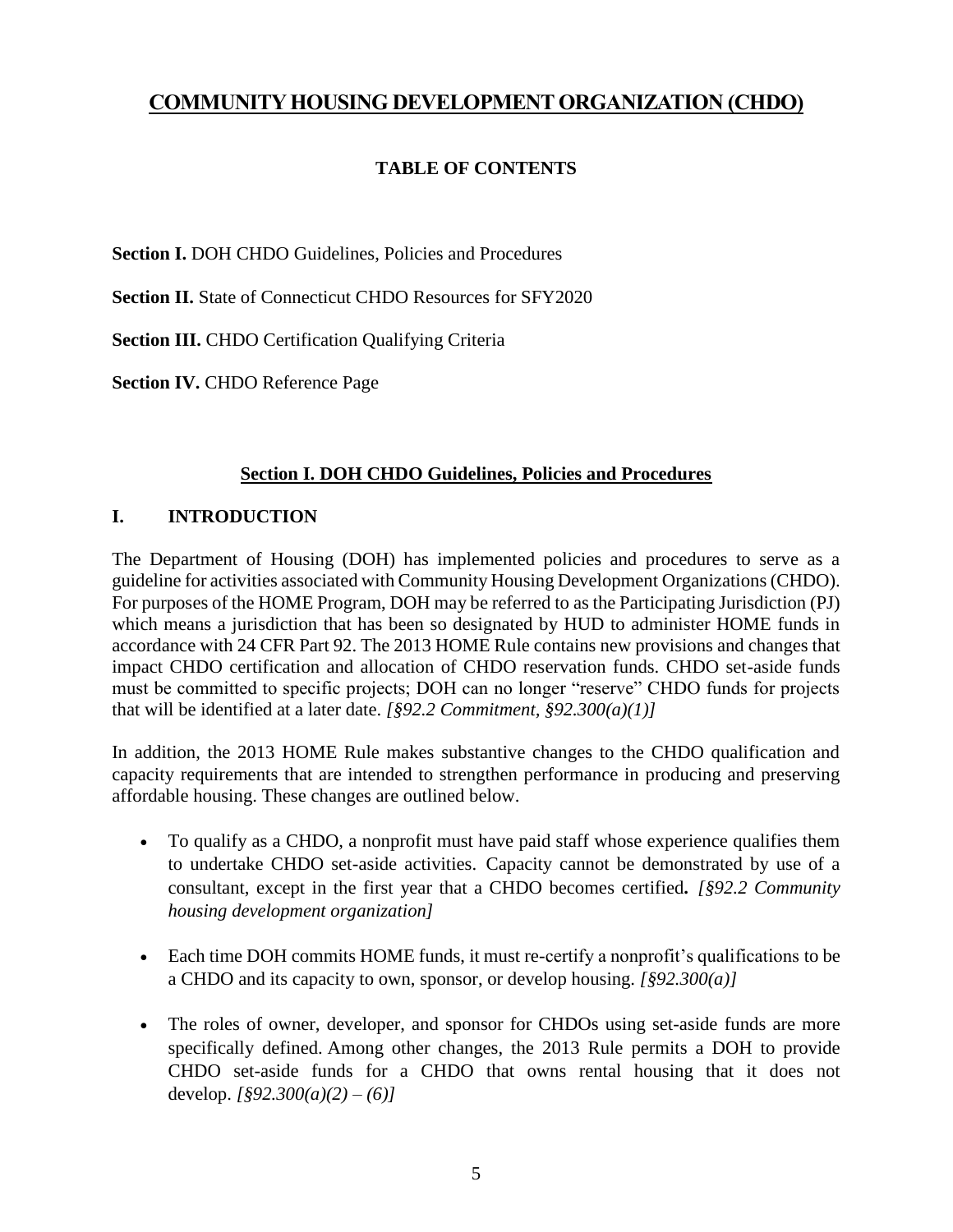References to sections of the CHDO guidelines are based on the HOME Investment Partnerships Program, Final Rule 24 CFR Part 92.

## **II. What is a CHDO?**

A Community Housing Development Organization (CHDO) is a private nonprofit, community– based service organization that has paid staff whose experience qualifies them to undertake the proposed CHDO set-aside activity. **CHDOs must meet certain requirements:** 

- A. **Legal Status** CHDOs must be organized under State and local law.
	- 1. Nonprofit Status: A CHDO must have received a tax-exempt ruling from the IRS under Section 501(c) of the Internal Revenue Code of 1986 in order to be designated by the Participating Jurisdiction (PJ) as CHDO. There are many incorporation options under Section 501(c), depending on the type and purpose of the organization seeking the designation for tax-exemption.
	- 2. The 501(c) designations permissible under HOME are:
		- a.  $501(c)(3)$  status A charitable, nonprofit corporation
		- b.  $501(c)(4)$  status A community or civic organization
		- c. Section 905 status A subordinate organization of a  $501(c)$  organization
- B. **Organizational Structure** The CHDO is intended to respond to a particular community's needs. The organizational structure of the board of directors of a CHDO is the main indicator of community control over the CHDO.

The CHDO board must be composed of the following:

- 1. At least one-third must be representatives of the low-income community.
- 2. No more than one-third may be public officials or employees of the PJ or State Recipient.
- 3. The balance is unrestricted and may include people such as human and social service providers, lenders, individuals with access to philanthropic resources or others willing to contribute their professional expertise.
- C. **History of Serving the Community** A CHDO must also demonstrate that it has at least one year of experience serving the community where it intends to develop the HOMEassisted housing.
	- 1. Newly created organizations desiring to become CHDOs can meet this requirement if the parent (or sponsoring) organization is a nonprofit and has provided services to the community for at least one year.
	- **2.** The one-year of service does not have to be directly related to housing.
- D. **Capacity and Experience-** A CHDO must have paid staff whose experience qualifies them to undertake the proposed CHDO set-aside activity. For example, a CHDO undertaking development activities as a developer or sponsor must satisfy this requirement by having paid employees with housing development experience who will work on projects assisted with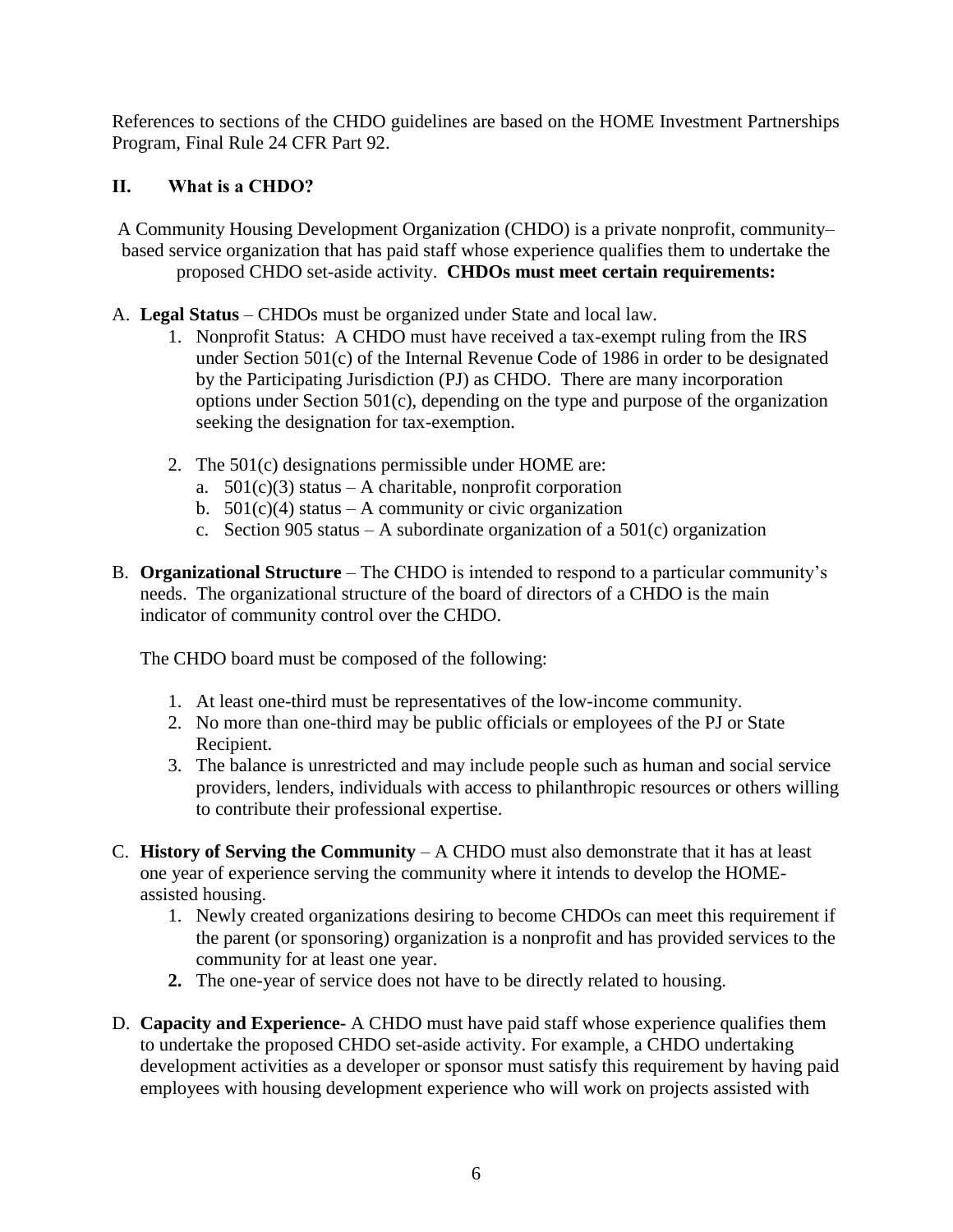HOME funds. An organization that will own housing must demonstrate capacity to act as owner of a project and meet the requirements of §92.300(a)(2).

For its first year of funding as a CHDO, an organization may satisfy this requirement through a contract with a consultant who has housing development experience to train appropriate key staff of the organization. An applicant does not meet the test of demonstrated capacity based on any person who is a volunteer or whose services are donated by another organization.

- E. **Geographic Distribution –** All communities of the state are eligible for funding, in accordance with HOME program requirements.
	- CHDOs do not need to represent a single neighborhood
	- CHDOs should have a clearly defined geographic service area. CHDOs may include in their service area an entire community (that is a city, town, village, county or multi-county area), but not the whole state.
	- Nonprofits serving special populations must also define the geographic boundaries of their service areas in order to qualify as CHDOs.

## **III. FEDERAL REQUIREMENTS**

## **A. Resources:**

Federal and State resources, which will be used during the Action Plan time frame to address the needs and strategies identified in the State's most recent Action Plan, are found in the sections on specific programs.

A request for applications will be posted on the DOH Website. In accordance with HOME Program requirements PJs must set aside a minimum of 15 percent of their funds for housing owned, developed or sponsored by CHDOs.

## **B. Activities:**

The State's methods of distributing funds and carrying out activities funded by HUD and other federal programs are described in its most recent Action Plan. With PJ approval, CHDOs may use HOME funds for all eligible HOME activities. However, only certain types of activities count toward the minimum 15 percent set-aside.

- Eligible set-aside activities include the following when carried out by a CHDO acting as an owner, sponsor or developer.
	- $\checkmark$  Acquisition and/or rehabilitation or rental housing,
	- $\checkmark$  New construction of rental housing,
	- $\checkmark$  Acquisition and/or rehabilitation of homebuyer properties,
	- $\checkmark$  New construction of homebuyer properties, and
	- $\checkmark$  Direct financial assistance to purchasers of HOME-assisted housing sponsored or developed by a CHDO with HOME funds.
- Ineligible: The following activities are ineligible set-aside activities but may be carried out by the CHDO as a subrecipient.
	- Tenant-based rental assistance (TBRA), (not available in Connecticut)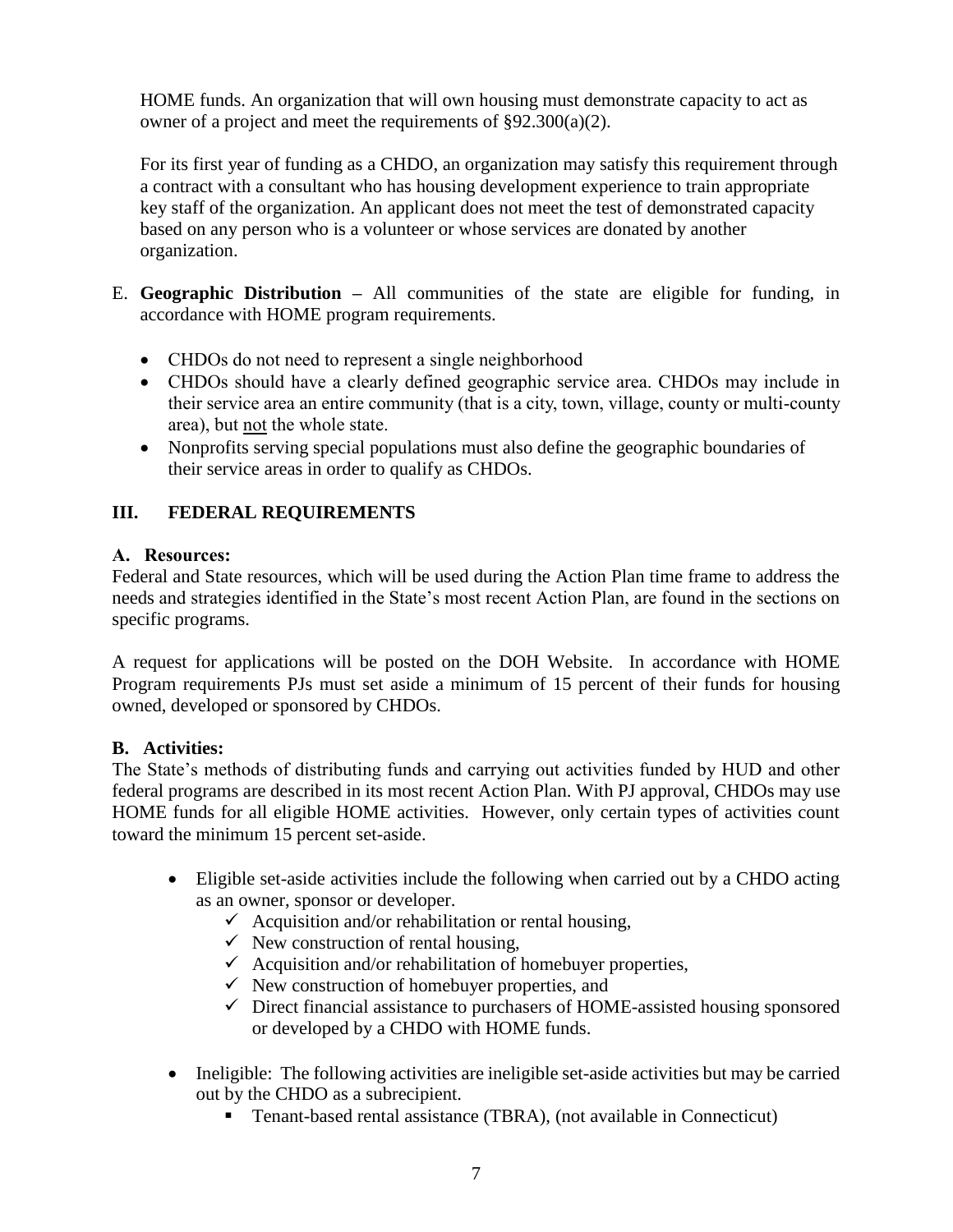- Homeowner rehabilitation, and
- Brokering or other real estate transactions.

## **C. Certification Process**

To be certified as a CHDO, an organization must meet certain legal and organizational characteristics described in the HOME regulations at 24 CFR Part 92.2 and have paid staff whose experience qualifies them to undertake the proposed CHDO set-aside activity. The CHDO certification process is as follows:

- a. HUD requires that CHDOs be certified or recertified each time the PJ commits CHDO funds to an activity. To be considered for CHDO set-aside funds, an applicant shall submit a CHDO Certification/ Recertification application in conjunction with a prior active application for DOH development funds for an eligible CHDO set-aside activity.
- b. DOH staff review of submission of the CHDO Application.
	- If documents are incomplete: DOH will forward a detailed letter to the nonprofit, detailing the outstanding documents necessary to obtain CHDO Certification. A deadline date will be assigned to the nonprofit. Cancellation of the CHDO Certification will occur if the nonprofit does not respond, which may affect current or future requests for federal/state funding from the Department.
	- If documents are complete: DOH will forward a letter to the nonprofit acknowledging their review that the organization has successfully met the federal requirements. DOH will maintain for public record evidence that the organization has been recognized as a CHDO.

## **Other Federal Requirements**

- 1. The Federal requirements set forth in 24 CFR Part 5, subpart A, are applicable to participants in the HOME program. The requirements of this subpart include: nondiscrimination and equal opportunity; disclosure requirements; debarred, suspended or ineligible contractors; and drug-free workplace.
- 2. The nondiscrimination requirements at section 282 are applicable.
- 3. Conflict of Interest Policy Requirements When implementing their HOME program, state recipients and subrecipients must adhere to Conflict-of-Interest regulations outlined in 24 CFR 92.356(f).
- 4. Organization's Procurement Standards Each owner/developer must implement requirements 24 CFR 85.36, 2 CFR 200, and CPD 96-05.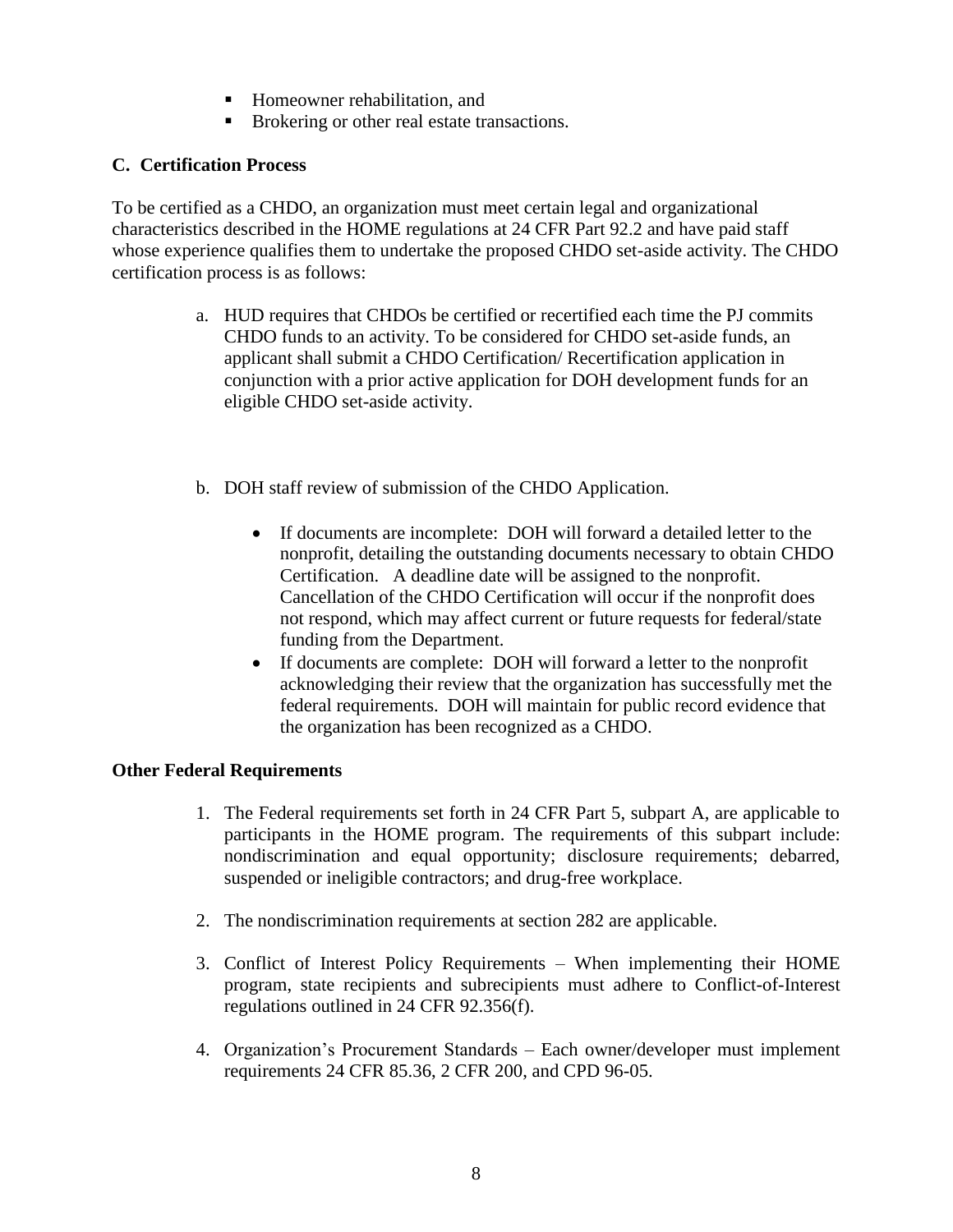5. Federal Debarred Contractor's List - HOME funds may not be used to directly or indirectly employ, award contracts to, or otherwise engage the services of any contractor or subrecipient during any period of debarment, suspension, or placement of ineligibility status. Nonprofits should check all contractors, subcontractors, and subrecipients against the Federal publication that lists debarred and ineligible contractors.

A list of debarred contractors can be found on the Excluded Parties Listing System. For a better understanding of what constitutes debarment, suspension, or ineligibility status, PJs or subrecipient can look to 24 CFR Part 24.

6. Organizations must be in compliance with 24 CFR Part 58: nondiscrimination and equal access, employment and contracting, environmental requirements, lead-based paint, and relocation.

## **Section II. State of Connecticut CHDO Resources for SFY2020**

The statutory provisions allowing maximum amount of operating assistance that a CHDO may receive under the 2020-2021 Grant Program of \$50,000 are suspended. Regulatory provisions have been waived to permit a PJ to provide up to 10% of its current State Consolidating Plan HOME allocations as operating assistance to CHDOs and to permit a CHDO to receive funding to fill operating budget shortfalls.

> CHDO Set-Aside Resources SFY2020 As of September 15, 2020

| <b>CHDO</b> Operating Expense Grant | \$944,732.00 |
|-------------------------------------|--------------|
| Pre-Development CHDO Loan           | \$944,732.00 |

## **Section III. CHDO Certification Qualifying Criteria**

#### **OVERVIEW**

A CHDO is a specific type of private nonprofit entity. CHDOs must meet certain requirements pertaining to their:

- A. Legal status
- B. Organizational structure, and
- C. Capacity and experience.
- A. **Legal Status**: CHDO'S must be organized under State and local law.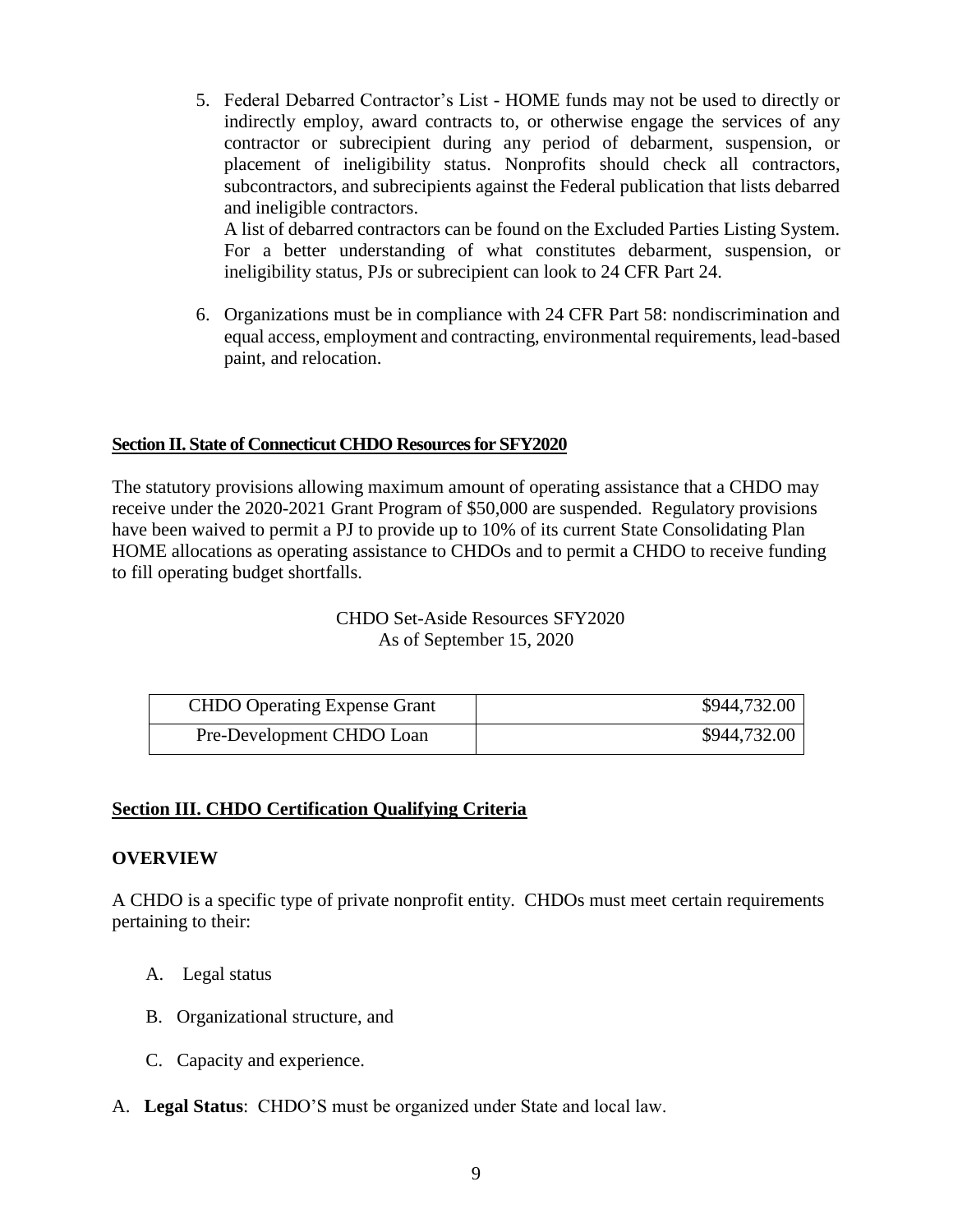The items listed on this checklist must be evidenced in the CHDOs:

Charter, or Articles of Incorporation, or By-laws

Purpose of organization: Provision of decent housing that is affordable to low-and-moderateincome persons must be among the purposes of the organization.

No individual benefit: No part of the CHDO's net earnings (profits) may benefit any members, founders, contributors, or individuals.

Clearly defined service area: A CHDO should have a clearly defined geographic service area.

CHDOs do not need to represent a single neighborhood.

A CHDO may include in its service area an entire community (that is, a city, town, village, county or multi-county area), but not the whole state.

Nonprofits serving special populations must also define the geographic boundaries of their service areas in order to qualify as CHDOs.

Nonprofit Status: A CHDO must have received a tax-exempt ruling from the IRS under Section 501(c) of the Internal Revenue Code of 1986 in order to be designated by the Participating Jurisdiction (PJ) as a CHDO. There are many incorporation options under Section 501 $(c)$ , depending on the type and purpose of the organization seeking the designation for taxexemption.

The 501(c) designations permissible under HOME are:

 $501(c)(3)$  status – A charitable, nonprofit corporation;

 $501(c)(4)$  status – A community or civic organization;

Section 905 statuses – A subordinate organization of a  $501(c)$  organization.

#### B. **Organizational Structure**:

The CHDO is intended to respond to a particular community's needs. Therefore, the structure of the board of directors of a CHDO is viewed as the main indicator of community control over the CHDO.

#### The CHDO board must be composed as follows:

At least one-third may be representatives of the low-income community.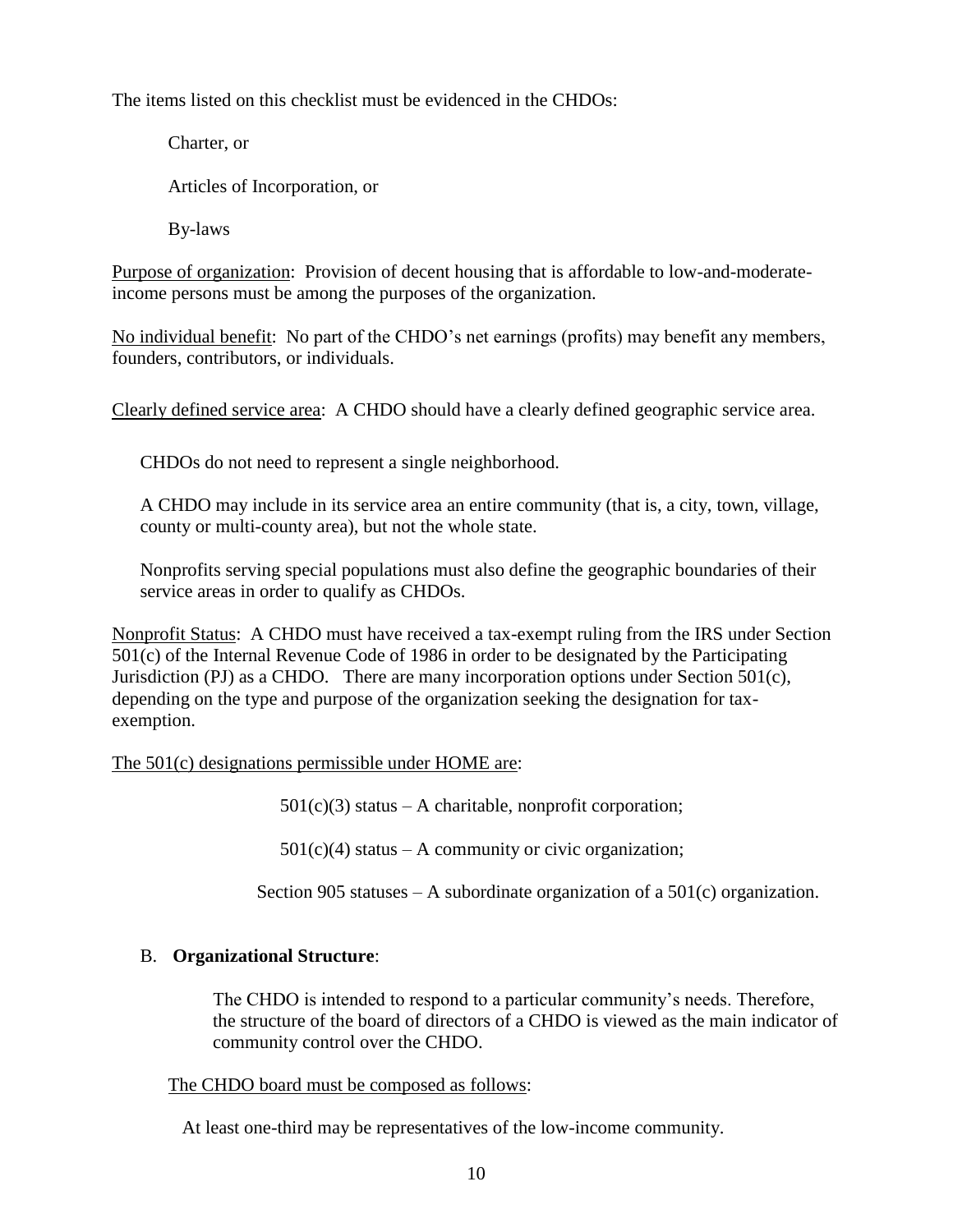No more than one-third may be representatives of the public sector (including any employees of the PJ).

The balance is unrestricted, and may include people such as human and social service providers, lenders, individuals with access to philanthropic resources, or others willing to contribute their professional expertise.

There are also maximum limits on representation and control by a for-profit entity when the CHDO is sponsored by a for-profit entity.

Low-Income Community Representation: As noted above, a minimum of one-third of the board must consist of representatives of the low-income community. There are three ways to meet this requirement:

1. Residents of Low-Income Neighborhoods In The Community:

Low-income neighborhoods are defined as neighborhoods where 51 percent or more of the residents are low-income.

 Residents of low-income neighborhoods on CHDO boards do not have to be low-income themselves.

and/or

2. Low-Income Residents Of The Community:

In urban areas "community" is not necessarily limited to a single neighborhood, but includes several neighborhoods the city, county or metropolitan area.

In rural areas, "community" may also cover a multi-county area (but not the whole state). The board need not include low-income residents from each county in the multicounty area.

Low-income residents of low-income neighborhoods in the community do not need to submit proof of their income.

If low-income residents of the community who do not live in low-Income neighborhood are necessary to meet this threshold, the CHDO must obtain a certification from the resident that the resident does quality as low-income. No PJ verification of the CHDO certification of income is required.

and/or

## 3. Elected Representatives of Low-Income Neighborhood Organizations:

A low-income neighborhood organization is an organization composed primarily of residents of a low-income neighborhood.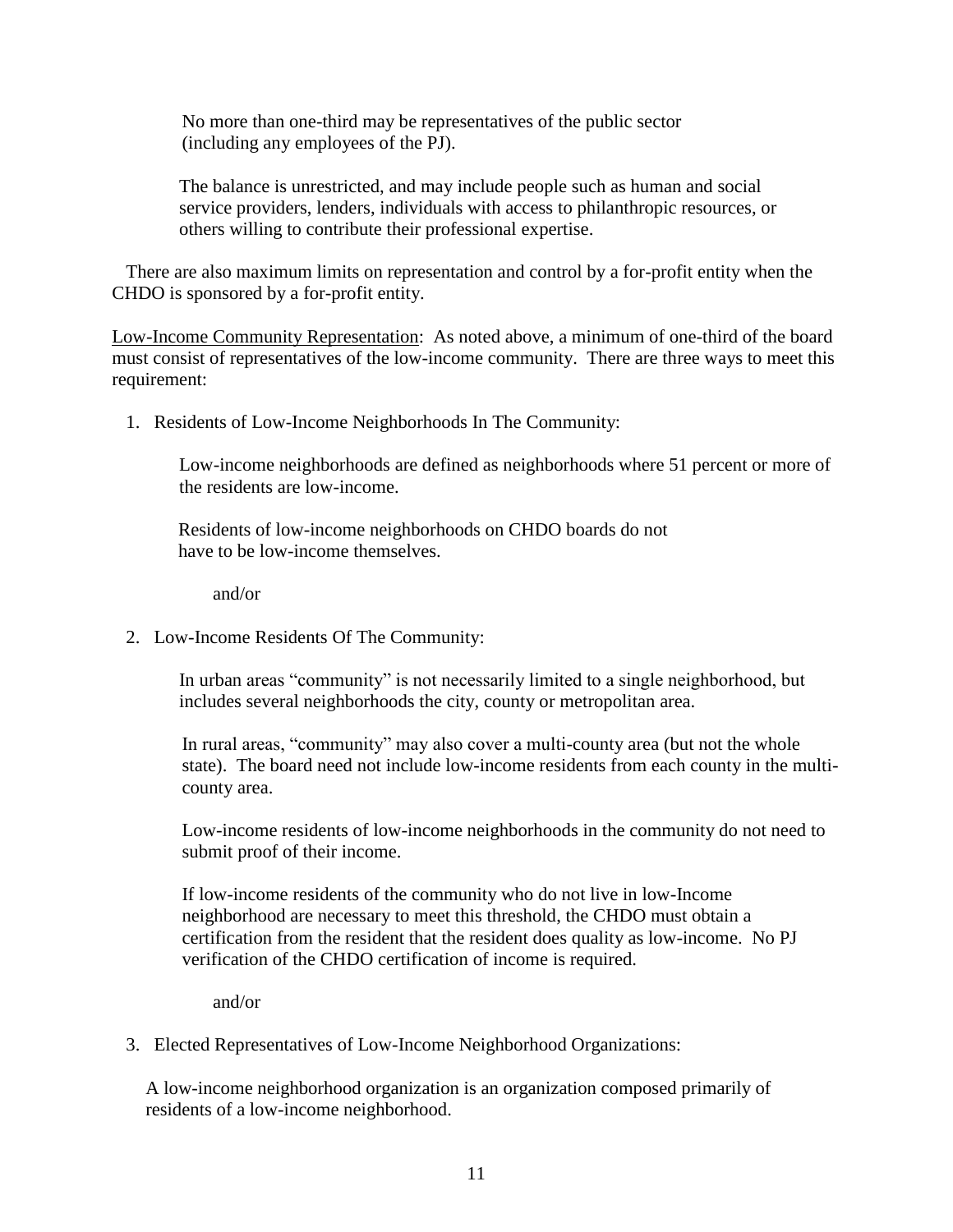The primary purpose of the organization must be to serve the interests of the neighborhood residents.

Block groups, town watch organizations, civic associations, neighborhood church groups and Neighborhood Works organizations can be examples of low-income neighborhood organizations.

The governing body of the low-income neighborhood organization may elect the representative(s) to serve on the CHDO board.

Requirement for low-income input: Input from the low-income community is not met solely by having low-income representation on the board.

The CHDO must also provide a formal process for low-income program beneficiaries to advise the CHDO on design, location of sites, development and management of affordable housing. The process must be described in writing and must be included in the organizations by-laws or a board resolution.

This requirement is especially important for CHDO's serving a large geographic area, where it may not be possible for a CHDO to have low-income board representation from every neighborhood in which the CHDO will develop, own or sponsor housing.

CHDO's should establish systems for community involvement in parts of their service areas where housing will be developed, but which are not represented on their boards. Such systems might include special committees of neighbors of a proposed development site, neighborhood advisory councils or open town meetings.

Public-sector Limits**:** A maximum of one-third of the governing board may consist of representatives of the public sector. This limitation is intended to ensure that separation exists between Participating Jurisdictions (PJ) and CHDO's and that the CHDO's are indeed community-based and community-controlled organizations.

A member of the governing board of a CHDO would be considered a representative of the public sector if he or she is a public official, including:

Elected Officials – Council members, aldermen, commissioners, state legislators, members of a school board etc.

Appointed Public Officials – Members of a planning or zoning commission or of any other regulatory and/or advisory boards or commissions that are appointed by a PJ official.

Public Employees – All employees of public agencies (including the schools) of departments of the PJ's government (e.g., a clerk in the water and sewer department, a public facility janitor or a secretary in the tax assessment office); or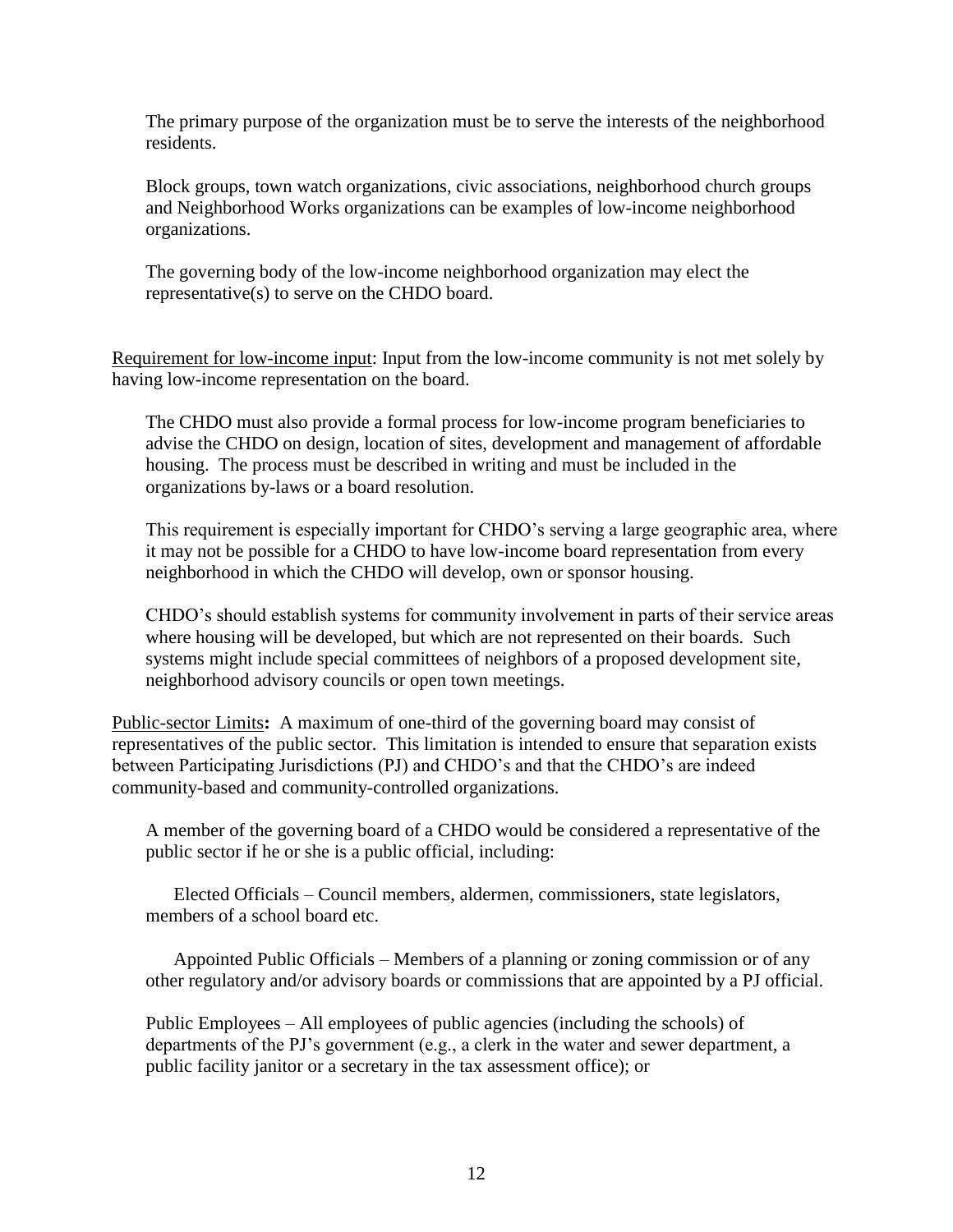Appointed by a Public Official – Any individual who is not necessarily a public official, but who has been appointed by a public official (as described above) to serve on the CHDO board.

Members of the board appointed by public officials cannot select other members of the board.

What if the public official is low-income? Public officials and/or appointees who themselves are either low-income community residents or residents of a low-income neighborhood count against the one-third maximum limit of *public sector* representatives. However, they do not count toward the one-third minimum requirement of community representatives.

PJs, public bodies or instrumentalities of public bodies cannot be considered CHDOs. Examples of instrumentalities of public bodies include public housing authorities (PHAs), urban renewal agencies, redevelopment authorities and downtown development authorities.

These limits on public-sector representation on CHDO boards only serve to define CHDOs. There are other (not specific to HOME) restrictions on the participation of public officials on the boards of non-profit organizations seeking public funds. PJs should observe their conflict-of-interest guidelines in this regard as well.

Nonprofits that have been sponsored by other nonprofits, charities, religious organizations, local or state government, public agencies or for- profit corporations may qualify as CHDOs, but certain additional requirements and board limitations can apply.

#### Nonprofit and Charity Sponsors:

There are no limits on the proportion of the board that may be appointed by nonprofit or charity sponsors, as long as the minimum one-third community representation is met and the maximum one-third public representation is not exceeded.

A one-year minimum history of service to the community by *the sponsoring nonprofit or charity* may help a new nonprofit to qualify as a CHDO.

## Religious Organization Sponsors:

Organizations that are religious or faith-based are eligible, on the same basis as any other organization, to participate in the HOME Program. Government entities are not to discriminate against an organization on the basis of the organization's religious character or affiliation.

However, organizations directly funded under HOME may not engage in inherently religious activities. If the organization conducts such activities, they must be offered separately, and participation must be voluntary for the beneficiaries of the assistance provided. However, the religious organization may not control the nonprofit.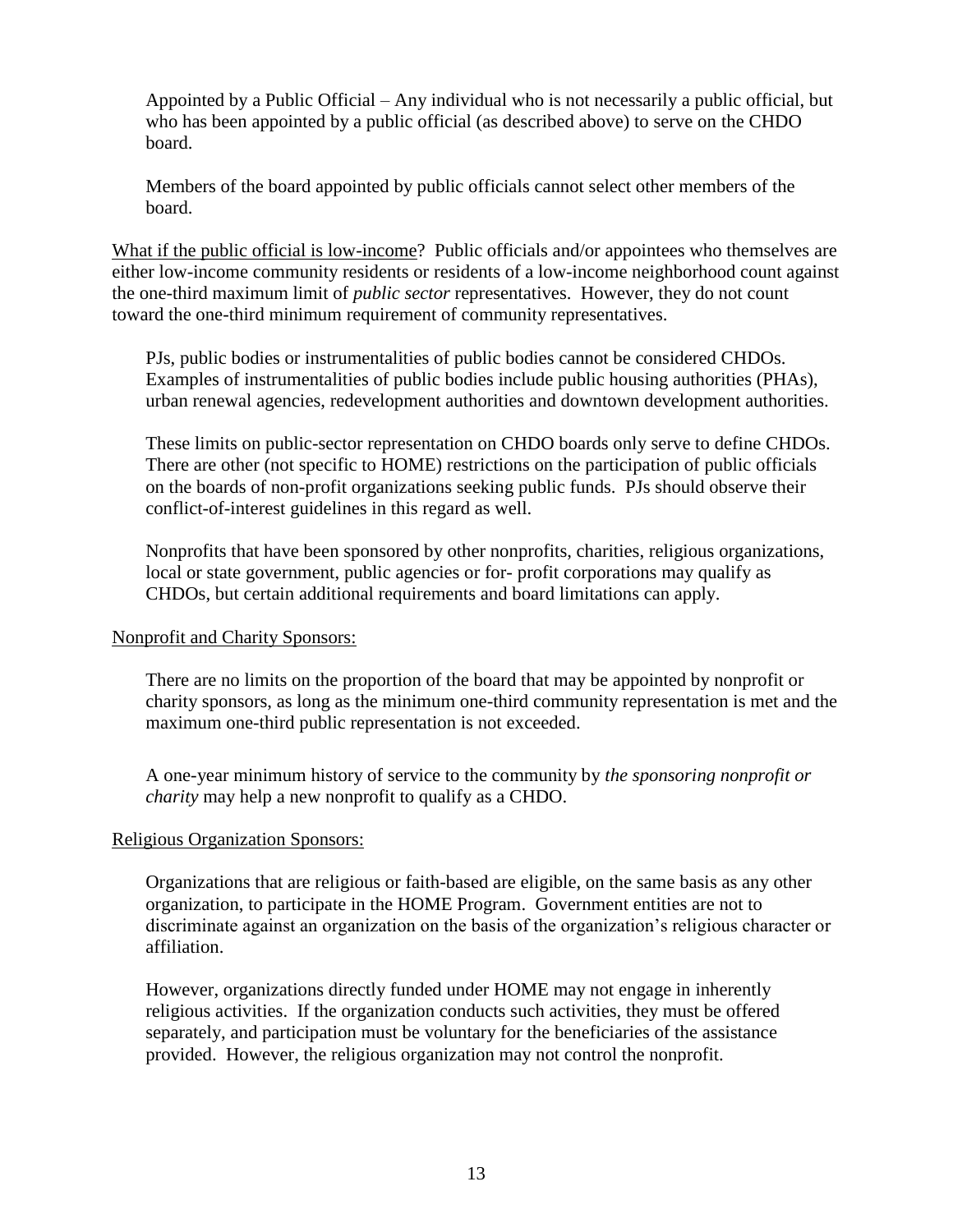The developed housing must be used exclusively for secular purposes. It must also be ensured that housing owned, developed or sponsored by the organization will be made available to all persons, regardless of religious affiliation or belief.

#### Local/State Government and Public Agency Sponsors:

A local or state government and/or a public agency cannot qualify as a CHDO but may sponsor the creation of CHDOs.

Government officials and appointees of the government cannot exceed one-third of the members of the board.

While officers and employees of the governmental entity can serve as Board members to the CHDO (subject to the one-third appointment limitation), they cannot serve as officers or employees of the CHDO.

All other CHDO rules and requirements also apply.

## For-Profit Corporate Sponsors:

A CHDO cannot be controlled by, nor be under the direction of, for-profit entities or individuals seeking profit from the organization.

CHDOs may be sponsored or organized by a for-profit if:

The primary purpose of the for-profit sponsor is not the development or management of housing (that is, a builder, developer or real estate management firm may not spin off a CHDO);

The for-profit appoints no more than one-third of the CHDO's governing board and the board members appointed by the for-profit do not appoint the remaining members of the board;

While the officers and employees of the for-profit entity can serve as Board members of a CHDO (subject to the one-third appointment limitation), they cannot serve as officers or employees of the CHDO; and

The CHDO is free to contract for goods and services from any vendors it selects.

## **C. Capacity and Experience:**

CHDO Experience: A CHDO must also demonstrate that it has at least one year of experience serving the community where it intends to develop the HOME-assisted housing.

Newly created organizations wishing to become CHDOs can meet this requirement if the parent (or sponsoring) organization is a nonprofit and has provided services to the community for at least one year.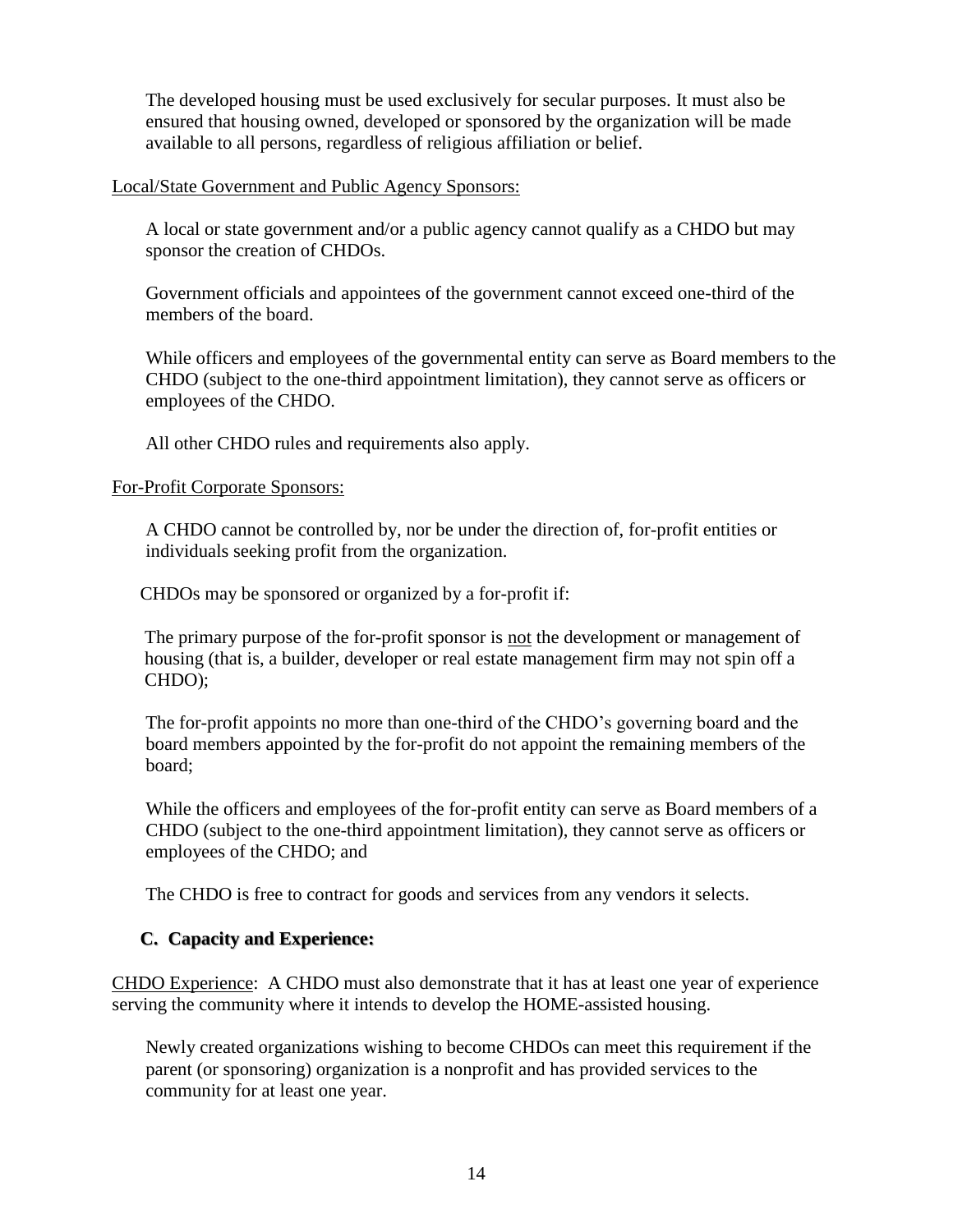The year of service does *not* have to be directly related to housing.

Prior service to the community cannot consist of a for-profit organization's work in that community.

CHDO Capacity: The CHDO has paid staff whose experience qualifies them to undertake CHDO set-aside activities. Capacity cannot be demonstrated by use of a consultant.

During the first year of operation as a CHDO, the CHDO capacity requirement may be met through the use of consultants, provided that the consultant trains the CHDO staff.

Differences in required experience and capacity: There are significant differences in the type of experience and capacity that is required to own, develop and/or sponsor the variety of housing development activities eligible under the HOME program. Therefore, "experience in having completed similar projects" is different for development/management of rental housing and development/sale of housing for homebuyers.

Because the purpose of the CHDO capacity is to ensure that paid staff possess the necessary expertise, CHDOs must have their own professional staffs. This means that the key staff required to demonstrate CHDO capacity cannot be:

Municipal, county or state employees; or Consultants (paid or volunteer).

Consultants (paid or volunteer).

Financial standards: CHDO's must have financial accountability standards that conform to 24 CFR 84.21, "Standards for Financial Management Systems."

ELIGIBLE USES OF HOME FUNDS BY CHDOs: With PJ approval, CHDOs may use HOME funds for all eligible HOME activities. However, only certain types of activities count toward the minimum 15 percent set-aside.

Eligible set-aside activities include the following when carried out by a CHDO acting as an owner, sponsor or developer:

- Acquisition and/or rehabilitation of rental housing
- New construction of rental housing,
- Acquisition and/or rehabilitation of homebuyer properties,
- New construction of homebuyer properties, and
- Direct financial assistance to purchases of HOME-assisted housing sponsored or developed by a CHDO with HOME funds.

Ineligible: The following activities are ineligible set-aside activities, but may be carried out by the CHDO as a sub recipient:

- Tenant-based rental assistance (TBRA),
- Homeowner rehabilitation, and
- Brokering or other real estate transaction.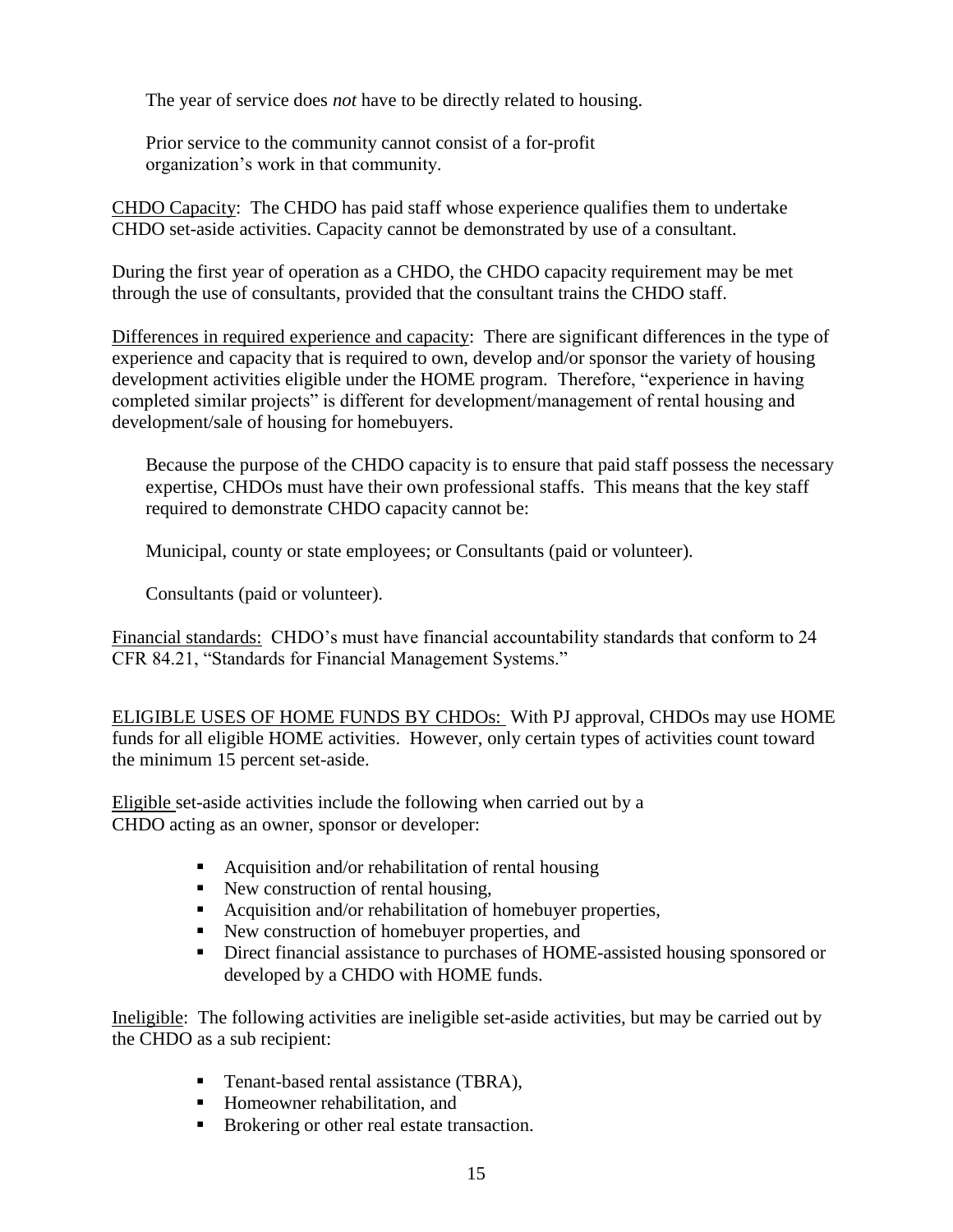#### CHDO Set-Aside Roles: Owners, Developers and Sponsors

CHDO set-aside funds may be used by CHDO's for those HOME activities where the CHDO

acts as the developer, sponsor and/or owner of the housing.

Owner: A CHDO that is an "owner" of rental housing is defined at  $\S 92.300(a)(2)$ . The CHDO is an "owner" when it holds valid legal title to or has a long-term (99-year minimum) leasehold interest in a rental property.

The CHDO must own the HOME project during development and throughout the period of affordability and is required to oversee all aspects of the development process.

At a minimum, the CHDO can own the property and hire a project manager or contract with a development contractor to oversee all aspects of the development.

The New HOME Rule considers a CHDO an "owner" when it acquires housing that is in standard condition (and meets the property standards at §92.251) provided it owns the housing throughout the affordability period.

Developer—Rental Housing: A CHDO that is a "developer" of rental housing is defined at §92.300(a)(3).

The CHDO is the owner (in fee simple absolute or long-term ground lease) and developer of the project and must be in sole charge of all aspects of the development process, including obtaining zoning, securing non-HOME funds, selecting contractors, overseeing the progress of work, and determining reasonableness of costs.

The CHDO must own the HOME assisted housing during the development process and throughout the period of affordability. This is a change from the pre-2013 Rule in that the CHDO must own the property; it no longer has the option to be under contract with an owner to develop the property.

Developer— Homeownership Housing: The homeownership housing is "developed" by the CHDO if it is the owner (in fee simple absolute) and developer of new housing that will be constructed or existing substandard housing that is owned or will be acquired by the CHDO and rehabilitated for sale to low-income families, in accordance with §92.254.

To be the "developer," the CHDO must arrange financing for the project and be in sole charge of construction.

As part of its set-aside funds, the CHDO can provide direct down payment assistance to a buyer of the housing it has developed with HOME funds in an amount not to exceed 10 percent of the amount of HOME development funds. In this role, the CHDO is not a subrecipient. This definition is very similar to the pre-2013 definition.